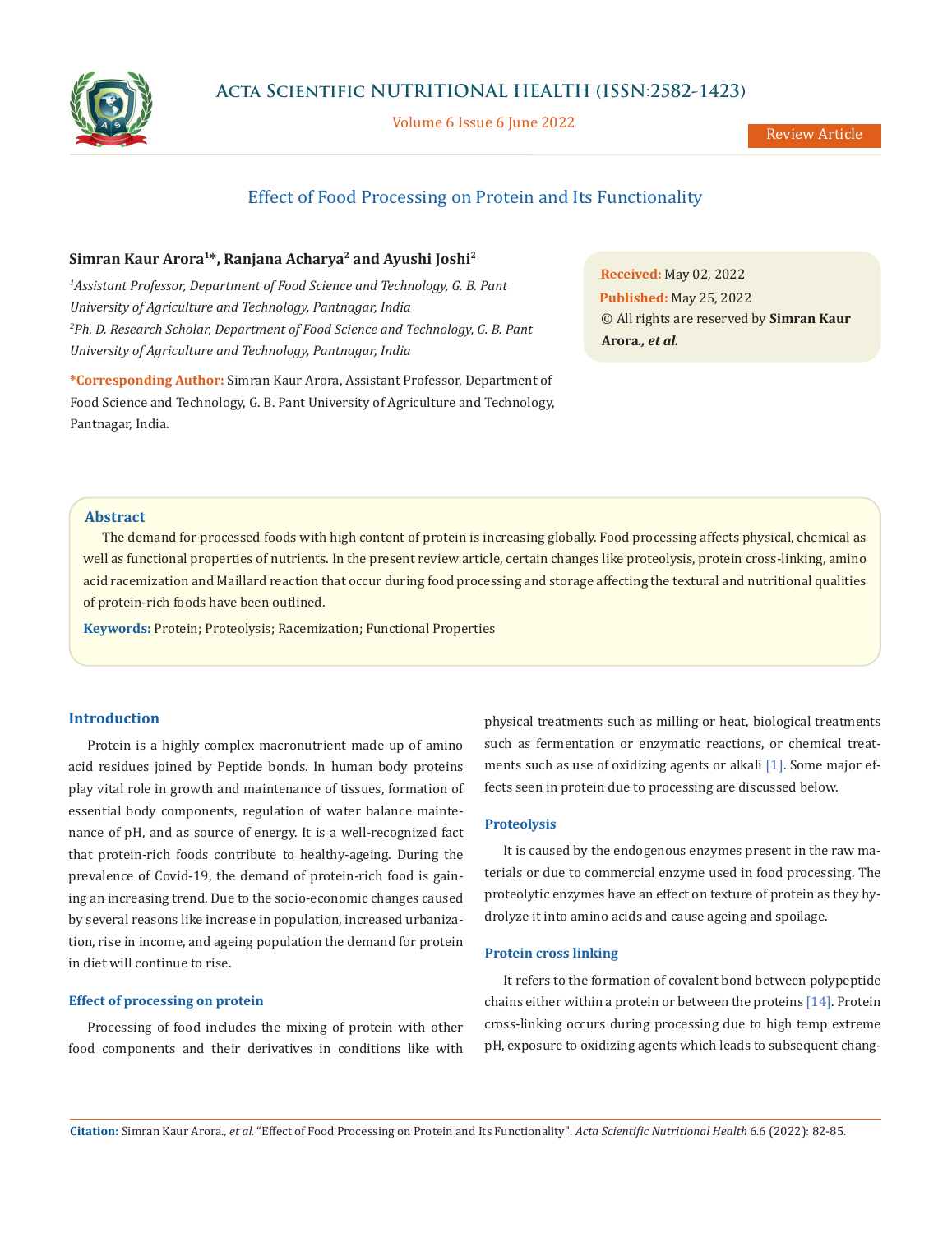es in its structure and further leads to functional and nutritional changes  $[2,5]$ . It also leads to indigestibility of protein, as the aggregated protein is less digestible [15]. The protein cross linking due to heat treatment is sometime desirable as it leads to gelling of come foods like in milk, eggs, meats, soybeans.

#### **Amino acid racemization**

Racemization means the conversion of L-amino acid to D amino acid. It occurs when food undergo heat treatment or treated in nonneutral pH (mostly alkali conditions) or during proteolysis [2,5]. Racemization leads to reduction in digestibility of protein up to 2-7% in particular of cysteine 16-26% and aspartic and 07-11% [2]. It is seen in wide variety of food like in alcoholic beverages, bake products, meat and meat products, yeast extracts etc.

## **Oxidative reactions**

Proteins are highly susceptible to the oxidative damage caused by reactive oxygen species so during oxidative reaction these are modified to several amino acid residues [2,16]. The functional properties like emulsification, binding water, and gelation decrease due to these oxidative reactions of the protein. In some cases, these reactions lead to protein cross linking which leads to the decrease in nutritive value of protein.

#### **Reactions induced by heat and high pressure**

Heating is one of the most common methods for food processing. During certain processing method like extrusion, high temp and high pressure is applied to the food. These high temp and pressure leads to the breakage of the peptide chain (strong and bind amino acids covalently) and causes denaturation  $[8,10]$ . In some instances, this leads to decreased nutritive value of protein.

## **The Maillard reaction**

The reaction is started when a free amino group reacts with carbonyl group of reducing sugar. The first reaction gives Schiff's base. This undergoes a rearrangement to form Amadori product. The reactions are accelerated in conditions like pH, water content, temperature and other molecules present in the food. The Maillard reaction is responsible for color and flavor development in many foods.

## **Denaturation of protein**

Denaturation is a process where the native state of protein which is mostly very stable is partially or totally altered and results in the bioactivity loss. It leads to decrease in solubility, increase in viscosity, alteration of functional properties, loss of enzymatic activity, and sometime increase in digestibility of proteins [3]. Some of the important factors that cause protein denaturation

- **• pH:** It accelerate protein denaturation by breaking the ionic bond and affecting the salt bridge of protein  $[2,8]$
- **• Temperature:** High temp destabilizes the non-covalent bonds. When high temperature introduced to protein food, the hydrogen bond breaks first followed by the ionic bond [8].
- **• Metal ions:** The metal ions break the salt bridge and make the protein insoluble. Also, the heavy metals disrupt the disulfide bond (that gives structural conformation and stability) and causes denaturation [6].
- High pressure and oxidation also cause protein denaturation [10-12].

## **Some processing conditions and their effect on Protein**

- Heat treatment causes protein denaturation, racemization.
- High pressure causes protein denaturation, pH change solubilization of protein.
- Enzymatic reaction causes oxidation of amino acids through lipid or polyphenol oxidation [2].
- Fermentation causes racemization increase bioavailability.
- Milling (friction and shear forces) causes protein denaturation and aggregation [7].

#### **Functional properties of protein**

The physical and chemical properties that affect the department of a nutrient in food systems during its storage, cooking or processing and consumption, is known to be the functional properties of that particular nutrients.

#### **Solubility**

The solubility of proteins is regarded as the proportion of nitrogen present in protein, are in soluble state under specific conditions. It is affected by the balance of hydrophobic (ex-valine, leucine, isoleucine, methionine etc) and the hydrophilic (Lysine, arginine, threonine) amino acids on its surface. The proteins are least soluble at their isoelectric point (pI - the PH of a solution at which the net charge of a protein becomes zero) [5]. When the pH of the solution increases or decreases from the isoelectric point,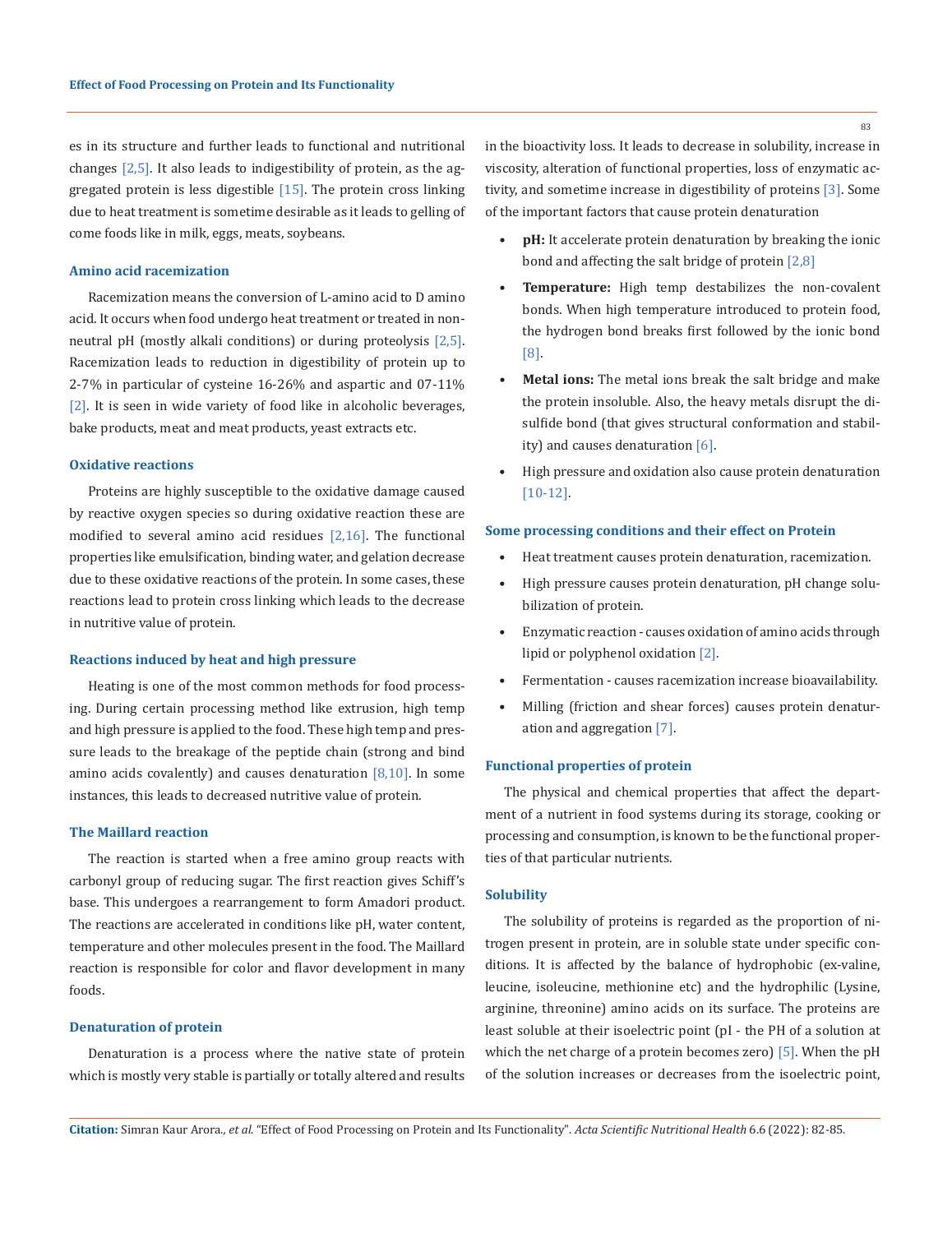protein become soluble. At low salt concentration, protein solubility increases and when there is high salt concentration it decreases. Processing of protein in a very high or low temp also lowers the solubility of protein.

# **Gelation**

Gelation occurs when proteins denatured by the application of heat, pH, pressure or shear action [4,11,12]. A gel is a continuous 3D network which is formed when the protein denatures or coagulates and tangles the fluid  $[13]$ . The protein prevents the flowing away of liquid/fluid and the fluid keeps the protein away from collapsing.

# **Emulsification**

Emulsion is a mixture of two or more immiscible liquids, one dispersed in another. Proteins contain both hydrophilic and hydrophobic amino acid on their surface, so they can act as good emulsifiers [7]. If there are more hydrophobic amino acids present in the surface, then the emulsifying property as well as solubility of protein increases.

#### **Foaming**

When a protein-based food is mechanically agitated for example whipped, through which gas/air enters into it, foam is formed. When the salt concentration is increased, the charges get neutralized due to which proteins loose solubility and the foaming increases. This property is similar to emulsifying property.

## **Some other functional properties of protein are**

- **• Cohesion:** Adhesion -It is the property where the protein acts as an adhesive material and this can be seen in meats, sausages, baked goods and pasta products.
- **• Viscosity:** It is the property where protein helps in thickening and is used in soups and gravies.
- **• Elasticity:** The hydrophobic bonding in gluten and disulfide links in gels gives elasticity in bakery goods and meats.

## **Conclusion**

Processing affects the nutritional and functional quality of protein. Since the intake of protein is essential for our body, it is important to consider the impact of food processing so that the protein in the food gets affected little and the body derives maximum nutrition from the food we eat.

# **Bibliography**

- 1. Meade SJ., *et al*[. "Impact of processing on the nutritional quali](https://watermark.silverchair.com/jaoac0904.pdf?token=AQECAHi208BE49Ooan9kkhW_Ercy7Dm3ZL_9Cf3qfKAc485ysgAAAsUwggLBBgkqhkiG9w0BBwagggKyMIICrgIBADCCAqcGCSqGSIb3DQEHATAeBglghkgBZQMEAS4wEQQMicSzqpkd2IZM-OH1AgEQgIICeML_E8ioOe-Q3Vgnn0UMq1F_twX84LTM0XyfPlHQEz46KKnGfWQTBZuEfuUrGYgn6awFMuQhk5w-8uwFwxCPo0Y8uLnbgDOwWLK6qJjcR0iEZ28D4BGgtxjstmIgEQPUYUu1ZkgM0g1ImZQLSSsxQ7ovZ2EN7N0MyGagvfxKWtIyIJSlxxAq3i7cXOne2_UfbgwKQiaofoOhCrVz2ljS43kUevpCi3J_ck7j9ojqs_rLo5p1urNt9w_oVZwrsLvL0Z51KCESD7U1ZqVnNyXxcgHLTHrSjuZe7x56RDnc5ZADHRr21tC6Szp2bzDxBaVN64f4hlOEdVOETEZuKmn9rYwdHNOiEChz7uGe-APvrVKqZ5VNn6I0ACGS-VruN2BnmXhow_stO48Lt7gg3eVsp3kZ7_S5S8ZKrlA0ZEuPBZQ5zj_uqJqZ29fqitQf7OwssaqoStEx9MEz43FM84-wttO1Q7dxv1DMpc_M-xZ5xy_A6pztEB0-o3B6yW-ErIWVZVv1wna0TfSac1mW40qMy5MJUBMhFItjpcBTqHAlxI4osfCiyJLueKs2cFIl9jB0eU9OCYube0fr8C8bClRPWtf3IFiV31eJ10Fc8dlwqejWULS7HoVLSpn6oRoI-tb6RqNJDpRblkfN0WgnceaDvGjIU5eRA8DwqgbRKYpKc25f-em5wglbFK6m9nAZHwBJKQxojr_F_n_b2OpnguMAuRjuzq666Qx-17QxOVII5-h29ADDQqH0ggVR24S3eVCKMazVaA2IRwv-tqlRQzGkInqOPLJBptmEhBywQUKOz79RzGqcZL9XfJbNdEMY5PTAxggxef-evSTG)ty of food proteins". *[Journal of AOAC International](https://watermark.silverchair.com/jaoac0904.pdf?token=AQECAHi208BE49Ooan9kkhW_Ercy7Dm3ZL_9Cf3qfKAc485ysgAAAsUwggLBBgkqhkiG9w0BBwagggKyMIICrgIBADCCAqcGCSqGSIb3DQEHATAeBglghkgBZQMEAS4wEQQMicSzqpkd2IZM-OH1AgEQgIICeML_E8ioOe-Q3Vgnn0UMq1F_twX84LTM0XyfPlHQEz46KKnGfWQTBZuEfuUrGYgn6awFMuQhk5w-8uwFwxCPo0Y8uLnbgDOwWLK6qJjcR0iEZ28D4BGgtxjstmIgEQPUYUu1ZkgM0g1ImZQLSSsxQ7ovZ2EN7N0MyGagvfxKWtIyIJSlxxAq3i7cXOne2_UfbgwKQiaofoOhCrVz2ljS43kUevpCi3J_ck7j9ojqs_rLo5p1urNt9w_oVZwrsLvL0Z51KCESD7U1ZqVnNyXxcgHLTHrSjuZe7x56RDnc5ZADHRr21tC6Szp2bzDxBaVN64f4hlOEdVOETEZuKmn9rYwdHNOiEChz7uGe-APvrVKqZ5VNn6I0ACGS-VruN2BnmXhow_stO48Lt7gg3eVsp3kZ7_S5S8ZKrlA0ZEuPBZQ5zj_uqJqZ29fqitQf7OwssaqoStEx9MEz43FM84-wttO1Q7dxv1DMpc_M-xZ5xy_A6pztEB0-o3B6yW-ErIWVZVv1wna0TfSac1mW40qMy5MJUBMhFItjpcBTqHAlxI4osfCiyJLueKs2cFIl9jB0eU9OCYube0fr8C8bClRPWtf3IFiV31eJ10Fc8dlwqejWULS7HoVLSpn6oRoI-tb6RqNJDpRblkfN0WgnceaDvGjIU5eRA8DwqgbRKYpKc25f-em5wglbFK6m9nAZHwBJKQxojr_F_n_b2OpnguMAuRjuzq666Qx-17QxOVII5-h29ADDQqH0ggVR24S3eVCKMazVaA2IRwv-tqlRQzGkInqOPLJBptmEhBywQUKOz79RzGqcZL9XfJbNdEMY5PTAxggxef-evSTG)* 88.3 (2005): [904-922.](https://watermark.silverchair.com/jaoac0904.pdf?token=AQECAHi208BE49Ooan9kkhW_Ercy7Dm3ZL_9Cf3qfKAc485ysgAAAsUwggLBBgkqhkiG9w0BBwagggKyMIICrgIBADCCAqcGCSqGSIb3DQEHATAeBglghkgBZQMEAS4wEQQMicSzqpkd2IZM-OH1AgEQgIICeML_E8ioOe-Q3Vgnn0UMq1F_twX84LTM0XyfPlHQEz46KKnGfWQTBZuEfuUrGYgn6awFMuQhk5w-8uwFwxCPo0Y8uLnbgDOwWLK6qJjcR0iEZ28D4BGgtxjstmIgEQPUYUu1ZkgM0g1ImZQLSSsxQ7ovZ2EN7N0MyGagvfxKWtIyIJSlxxAq3i7cXOne2_UfbgwKQiaofoOhCrVz2ljS43kUevpCi3J_ck7j9ojqs_rLo5p1urNt9w_oVZwrsLvL0Z51KCESD7U1ZqVnNyXxcgHLTHrSjuZe7x56RDnc5ZADHRr21tC6Szp2bzDxBaVN64f4hlOEdVOETEZuKmn9rYwdHNOiEChz7uGe-APvrVKqZ5VNn6I0ACGS-VruN2BnmXhow_stO48Lt7gg3eVsp3kZ7_S5S8ZKrlA0ZEuPBZQ5zj_uqJqZ29fqitQf7OwssaqoStEx9MEz43FM84-wttO1Q7dxv1DMpc_M-xZ5xy_A6pztEB0-o3B6yW-ErIWVZVv1wna0TfSac1mW40qMy5MJUBMhFItjpcBTqHAlxI4osfCiyJLueKs2cFIl9jB0eU9OCYube0fr8C8bClRPWtf3IFiV31eJ10Fc8dlwqejWULS7HoVLSpn6oRoI-tb6RqNJDpRblkfN0WgnceaDvGjIU5eRA8DwqgbRKYpKc25f-em5wglbFK6m9nAZHwBJKQxojr_F_n_b2OpnguMAuRjuzq666Qx-17QxOVII5-h29ADDQqH0ggVR24S3eVCKMazVaA2IRwv-tqlRQzGkInqOPLJBptmEhBywQUKOz79RzGqcZL9XfJbNdEMY5PTAxggxef-evSTG)
- 2. [Finot PA. "Effects of processing and storage on the nutritional](https://www.taylorfrancis.com/chapters/edit/10.1201/9780203755617-19/effects-processing-storage-nutritional-value-food-proteins-finot)  value of food proteins". *[Food Proteins and their Applications](https://www.taylorfrancis.com/chapters/edit/10.1201/9780203755617-19/effects-processing-storage-nutritional-value-food-proteins-finot)* [\(2017\): 551-578.](https://www.taylorfrancis.com/chapters/edit/10.1201/9780203755617-19/effects-processing-storage-nutritional-value-food-proteins-finot)
- 3. [Singh H. "Modification of food proteins by covalent crosslink](https://www.sciencedirect.com/science/article/abs/pii/092422449190683A)ing". *[Trends in Food Science and Technology](https://www.sciencedirect.com/science/article/abs/pii/092422449190683A)* 2 (1991): 196-200.
- 4. [Gerrard JA. "Protein-protein crosslinking in food: methods,](https://www.sciencedirect.com/science/article/abs/pii/S0924224402002571)  consequences, applications". *[Trends in Food Science and Tech](https://www.sciencedirect.com/science/article/abs/pii/S0924224402002571)nology* [13.12 \(2002\): 391-399.](https://www.sciencedirect.com/science/article/abs/pii/S0924224402002571)
- 5. Masters PM and Friedman M. "Amino acid racemization in alkali-treated food proteins". *chemistry, Toxicology, and Nutritional Consequences* (1980).
- 6. Satyanarayan U. "Biochemistry. Elsevier (2013).
- 7. [Nicolai T and Durand D. "Controlled food protein aggregation](https://www.sciencedirect.com/science/article/abs/pii/S135902941300040X)  for new functionality". *[Current Opinion in Colloid and Interface](https://www.sciencedirect.com/science/article/abs/pii/S135902941300040X)  Science* [18.4 \(2013\): 249-256.](https://www.sciencedirect.com/science/article/abs/pii/S135902941300040X)
- 8. Dissanayake M., *et al*[. "Influence of heat and pH on structure](https://www.sciencedirect.com/science/article/abs/pii/S0958694612001987)  [and conformation of whey proteins".](https://www.sciencedirect.com/science/article/abs/pii/S0958694612001987) *International Dairy Journal* [28.2 \(2013\): 56-61.](https://www.sciencedirect.com/science/article/abs/pii/S0958694612001987)
- 9. [Damodaran S. "Amino acids, peptides and proteins".](https://www.sciencedirect.com/science/article/pii/B9780128160619000138) *Fennema's Food Chemistry* [4 \(2008\): 425-439.](https://www.sciencedirect.com/science/article/pii/B9780128160619000138)
- 10. [Farr D. "High pressure technology in the food industry".](https://www.sciencedirect.com/science/article/abs/pii/092422449090004I) *Trends [in Food Science and Technology](https://www.sciencedirect.com/science/article/abs/pii/092422449090004I)* 1 (1990): 14-16.
- 11. [Tang CH and Ma CY. "Effect of high-pressure treatment on](https://www.sciencedirect.com/science/article/abs/pii/S002364380800176X)  [aggregation and structural properties of soy protein iso](https://www.sciencedirect.com/science/article/abs/pii/S002364380800176X)late". *[LWT-Food Science and Technology](https://www.sciencedirect.com/science/article/abs/pii/S002364380800176X)* 42.2 (2009): 606-611.
- 12. [Balny C and Masson P. "Effects of high pressure on pro](https://www.researchgate.net/publication/261691311_Effects_of_high_pressure_on_proteins)teins". *[Food Reviews International](https://www.researchgate.net/publication/261691311_Effects_of_high_pressure_on_proteins)* 9.4 (2009): 611-628.
- 13. [Cheftel JC. "High-pressure, microbial inactivation and food](https://journals.sagepub.com/doi/10.1177/108201329500100203)  preservation". *[Food Science and Technology International](https://journals.sagepub.com/doi/10.1177/108201329500100203)* 1.2-3 [\(1995\): 75-90.](https://journals.sagepub.com/doi/10.1177/108201329500100203)

**Citation:** Simran Kaur Arora*., et al.* "Effect of Food Processing on Protein and Its Functionality". *Acta Scientific Nutritional Health* 6.6 (2022): 82-85.